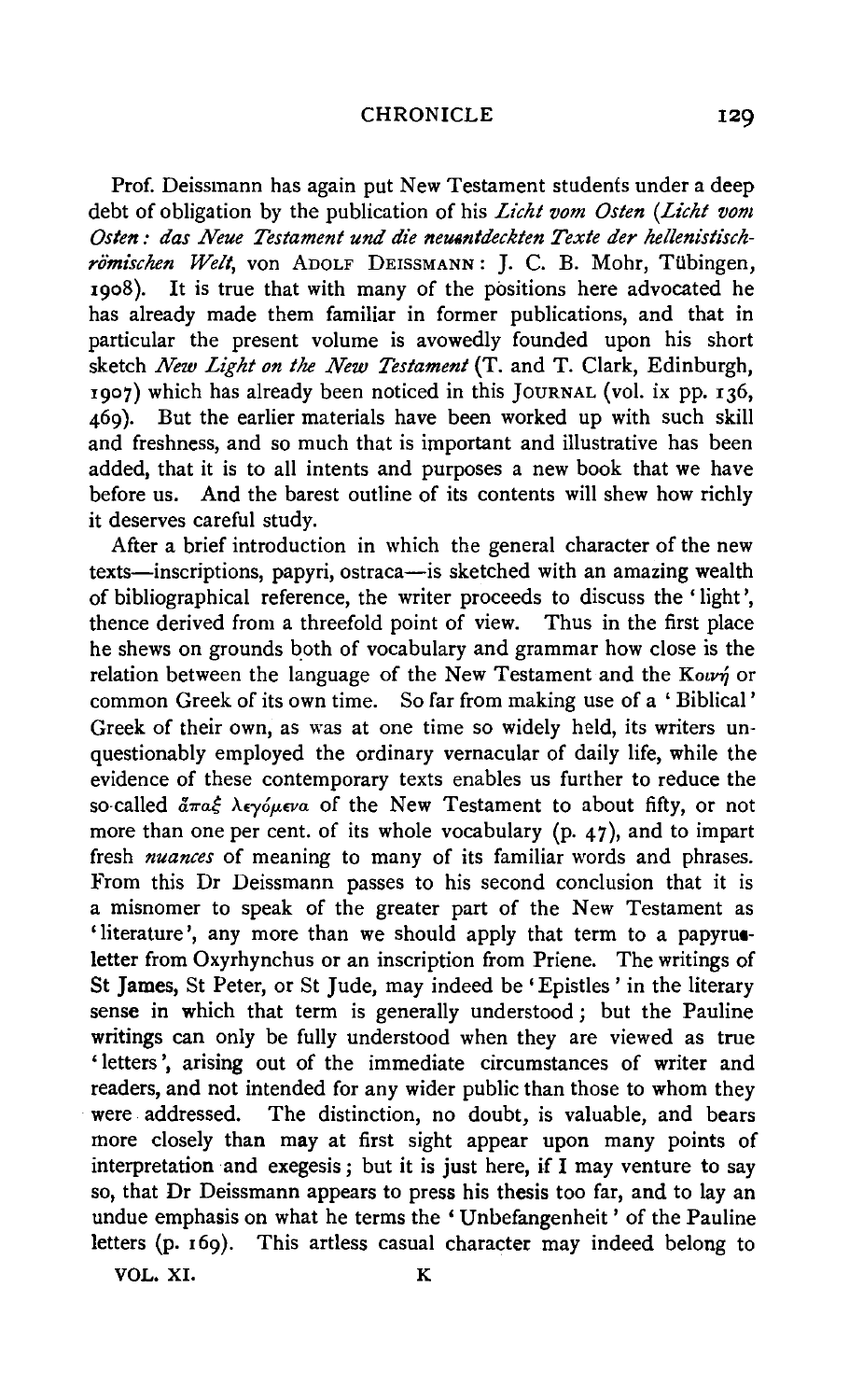## 130 THE JOURNAL OF THEOLOGICAL STUDIES

the short Epistle to Philemon, which is little more than a private note, but surely such an Epistle, as the Epistle to the Romans, stands in a different category, and, if only by the character of its contents, is to be widely differentiated from the unstudied expression of formal feeling, that we associate with the idea of a true 'letter'. But, be this as it may, no one can question the interest attaching to the twenty-one original letters which Dr Deissmann prints here with full translation and commentary as illustrating the generally ' unliterary' surroundings out of which our New Testament writings arose. In form and style, as well as in outward appearance-and the fact is made clearer by the beautiful facsimile reproductions with which they are accompaniedthese letters enable us to realize, as we have never done before, the actual genesis of a Pauline writing. It is perhaps, however, in the third section, which deals with ' the significance of the newly-discovered texts for the historical interpretation of the New Testament in matters of culture and religion ', that the interest of Dr Deissmann's researches culminates. It is impossible to attempt even to summarize his results; but if, as he is never tired of reminding us, it was among the 'common ' people that Christianity found its earliest adherents, then clearly everything that helps to a fuller knowledge of their environment is of capital importance for the historian of religion. And that knowledge is now communicated to us at first hand in the countless contemporary documents and inscriptions which recent exploration both in Egypt and in Asia Minor has brought within our reach. The religious, the ethical, and the legal condition of the world at the time of our Lord and of Paul, now stands out before us in an altogether new light; and in the acquaintance which we are enabled to make with living 'souls', we have before us the very class of men and women to whom their words were addressed. How suggestive the contrast, as Deissmann notes (p. 209), between the great *Prosopographia Imperii Romani,*  which catalogues 8,644 men and women of note during the first three centuries, but omits of set purpose ' hominum plebeiorum infinitam illam turbam'--Paul among them! Of the side-lights that here again are thrown upon New Testament phraseology it must be sufficient simply to refer by way of example to the close parallel the writer has found for the words in  $2$  Tim. iv  $7$  'I have kept the faith' (or in Ramsay's graphic rendering, 'I have observed the rules which are laid down for this race-course of faith,' *Luke the Physician,* p. 288} in an inscription in the theatre at Ephesus which St Paul may have seen (p. 224), to the important application to the Pauline phraseology regarding ransom from the bondage of sin of the Delphic inscriptions on slave-manumission (p. 231 ff), and to the manner in which the emphasis laid by St Paul on  $\delta$  Kvptos is shewn to stand in tacit protest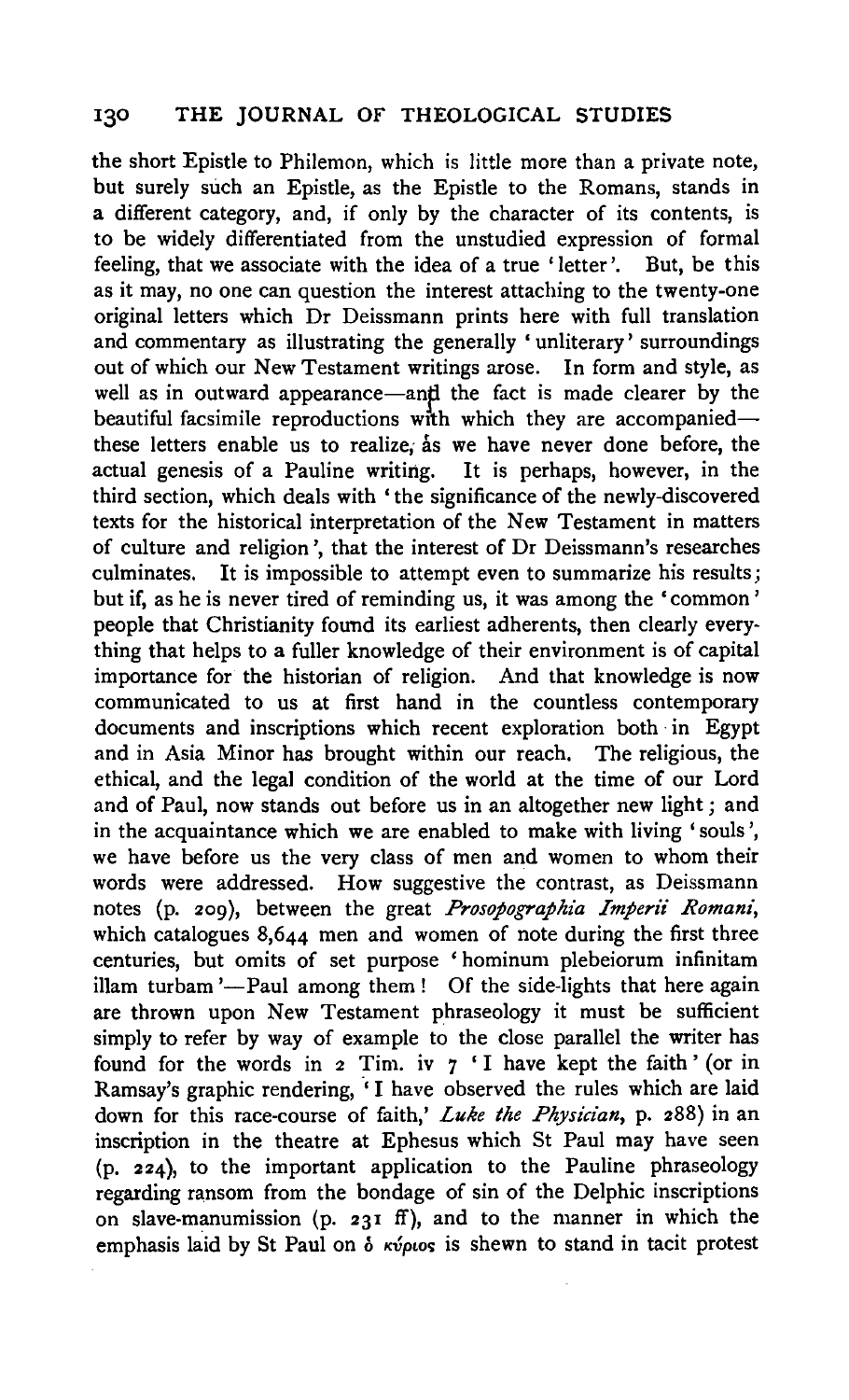## CHRONICLE 131

against the regular application of the title to the Caesars of his time (p. 253 ff}. These are only specimens of the wealth of illustration with which Dr Deissmann's pages are filled, and a perusal of the whole leaves one at a loss whether to wonder most at the diligence with which he has ransacked even the most out-of-way ·sources for his materials, or at the skill with which he has brought these to bear upon many outstanding problems of New Testament interpretation.

We can only add that the whole *format* of the book with its clear printing, numerous facsimiles, and exhaustive indices, is in entire keep*ing* with the value of its contents. <sup>I</sup>

Two new volumes have been added to the Abbe Jacquier's useful *Histoire des Li'vres du Nouveau Testament* (Tomes iii, iv, Librairie Victor Lecoffre, Paris, 19o8), one dealing with the Acts of the Apostles and the Catholic Epistles, the other with the Johannine writings. Both are distinguished by the writer's well-known clearness of statement, and wide acquaintance with the different problems involved. And though the general position maintained is distinctively on the conservative side, this does not result from any obscurantist or reactionary tendency. On the contrary the Abbe shews throughout that he is fully alive to the importance of the points raised by the more advanced representatives of New Testament criticism. And it is further interesting to find a lengthy Appendix in vol. iii devoted to a well-balanced statement of the bearing on the New Testament of such recent studies as are embodied in Dr Deissmann's volume reviewed above, and in various English publications with which continental scholars do not as a rule display an undue familiarity.

From Father F. Prat, S.J., comes the first part of what promises to be a very thorough-going treatise on *La Théologie de Saint Paul* (Première Partie, Beauchesne & Cie, Paris, 1908). The author, indeed, assures us in his Preface that he would have preferred the simpler title *Notes sur la théologie de Saint Paul*, and regards his work as merely a sketch, which may prove useful to other workers. In this, at least, accepting for the moment his own over-modest estimate, we do not think that he will be disappointed; for into his 6oo closely-printed pages, he has succeeded in compressing a large amount of useful material with regard to the origin of the Apostle's thought, and its application to the varying circumstances and needs of the several Churches he addresses. The method followed in the present volume is strictly

<sup>1</sup> Since the above review was written a new second and third improved and enlarged edition of *Licht vom Ostm* has appeared. An English translation is in active preparation, and may be expected before long. It will be published by Messrs. Hodder & Stoughton.